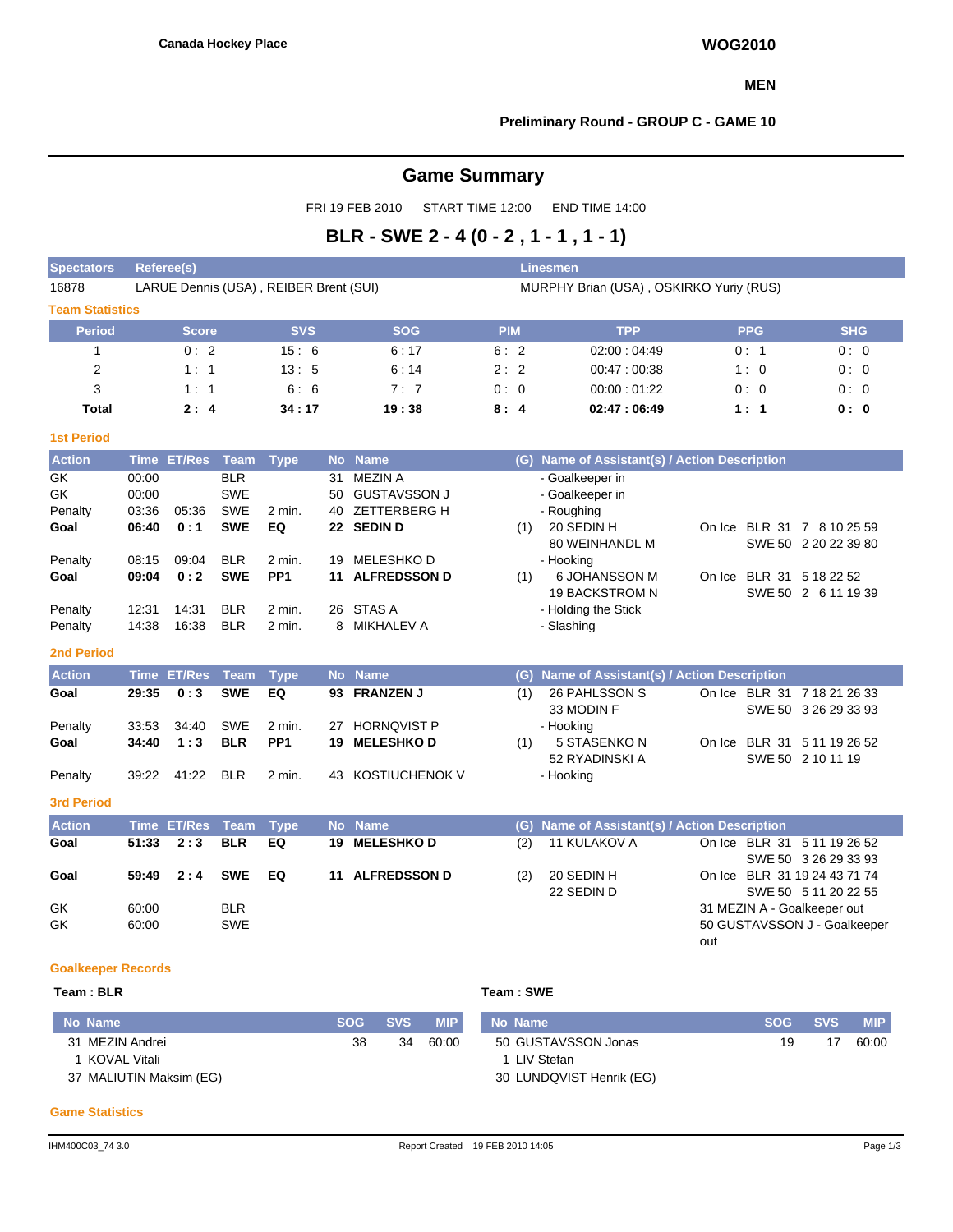### **MEN**

## **Preliminary Round - GROUP C - GAME 10**

|              | Team: BLR (RED)            |   |              |                |             |                |                      |    |      |      |                |      |                         |            |            |
|--------------|----------------------------|---|--------------|----------------|-------------|----------------|----------------------|----|------|------|----------------|------|-------------------------|------------|------------|
|              |                            |   |              |                |             |                | <b>Shots on Goal</b> |    |      |      |                |      | Time on Ice             |            |            |
| No Pos Name  |                            | G | <b>A PIM</b> |                |             | $\overline{2}$ | 3 OT TS +/-          |    |      | 1    | $\overline{2}$ | 3    | <b>OT</b><br><b>TOT</b> | <b>SHF</b> | <b>AVG</b> |
| 24 D         | SALEI Ruslan +C            | 0 | 0            | 0              | 0           | 0              | 0                    | 0  | $-1$ | 6:58 | 6:01           | 6:36 | 19:35                   | 25         | 0:47       |
| 28 F         | KOLTSOV Konstantin +A      | 0 | 0            | 0              | 0           | 0              | 0                    | 0  | 0    | 6:45 | 5:35           | 5:42 | 18:02                   | 21         | 0:51       |
| 43 D         | <b>KOSTIUCHENOK Viktor</b> | 0 | 0            | $\overline{2}$ | 0           | 0              | $\Omega$             | 0  | -1   | 7:23 | 6:04           | 5:26 | 18:53                   | 24         | 0.47       |
| 71 F         | <b>KALYUZHNY Aleksei</b>   | 0 | 0            | 0              | 1           | 0              | 2                    | 3  | -1   | 7:42 | 5:10           | 4:49 | 17:41                   | 23         | 0:46       |
| 74 F         | KOSTITSYN Sergei           | 0 | 0            | 0              | 1           | 0              | $\Omega$             | 1  | -1   | 6:32 | 4.44           | 5:35 | 16:51                   | 25         | 0:40       |
| 4 D          | <b>MAKRITSKI Aleksandr</b> | 0 | 0            | 0              | 1           | 0              | 0                    | 1  | 0    | 3:44 | 3:53           | 4:23 | 12:00                   | 16         | 0:45       |
| 11F          | <b>KULAKOV Aleksandr</b>   | 0 | 1            | 0              | $\mathbf 0$ | 1              | 1                    | 2  | $+1$ | 4:49 | 5:53           | 4:38 | 15:20                   | 20         | 0:46       |
| 19F          | <b>MELESHKO Dmitri</b>     | 2 | 0            | $\overline{2}$ | 1           | 1              | 1                    | 3  | 0    | 3:26 | 4:32           | 4:31 | 12:29                   | 19         | 0:39       |
| 26 F         | <b>STAS Andrei</b>         | 0 | 0            | $\overline{2}$ | $\mathbf 0$ | 0              | 2                    | 2  | 0    | 4:11 | 6:08           | 4:49 | 15:08                   | 23         | 0:39       |
| 33 D         | <b>KAREV Andrei</b>        | 0 | 0            | 0              | 0           | 0              | $\Omega$             | 0  | -1   | 3:06 | 3:33           | 2:35 | 9:14                    | 13         | 0.42       |
| 5 D          | STASENKO Nikolai           | 0 | 1            | 0              | 0           | 0              | 0                    | 0  | $+1$ | 4:46 | 4:32           | 5:03 | 14:21                   | 21         | 0:41       |
| 18 F         | <b>UGAROV Aleksei</b>      | 0 | 0            | $\mathbf 0$    | 1           | 1              | $\Omega$             | 2  | $-1$ | 5:00 | 6:08           | 6:32 | 17:40                   | 20         | 0.53       |
| 21 F         | ZAKHAROV Konstantin        | 0 | 0            | $\mathbf 0$    | $\mathbf 0$ | 1              | 0                    | 1  | -1   | 4:07 | 4:45           | 6:13 | 15:05                   | 21         | 0:43       |
| 22 F         | ZADELENOV Sergei           | 0 | 0            | 0              | 1           | 0              | 0                    | 1  | 0    | 6:12 | 5:12           | 6:51 | 18:15                   | 23         | 0:47       |
| 52 D         | <b>RYADINSKI Aleksandr</b> | 0 | 1            | 0              | 0           | 1              | $\Omega$             | 1  | $+1$ | 5:23 | 7:12           | 6:11 | 18:46                   | 23         | 0:48       |
| 7 D          | <b>DENISOV Vladimir</b>    | 0 | 0            | 0              | 0           | 0              | 0                    | 0  | $-2$ | 4:26 | 5:24           | 6:24 | 16:14                   | 23         | 0.42       |
| 8F           | <b>MIKHALEV Andrei</b>     | 0 | 0            | $\overline{2}$ | 0           | 0              | 0                    | 0  | $-1$ | 2:38 | 4:01           | 3:00 | 9:39                    | 12         | 0:48       |
| 10F          | ANTONENKO Oleg +A          | 0 | 0            | $\mathbf 0$    | $\mathbf 0$ | 1              | $\Omega$             | 1  | -1   | 1:54 | 3:17           | 2:25 | 7:36                    | 9          | 0:50       |
| 25 D         | KOLOSOV Sergei             | 0 | 0            | $\mathbf 0$    | $\mathbf 0$ | 0              | $\Omega$             | 0  | -1   | 3:54 | 3:55           | 3:49 | 11:38                   | 19         | 0:36       |
| 59 F         | <b>DEMAGIN Sergei</b>      | 0 | 0            | $\mathbf 0$    | $\mathbf 0$ | 0              | 1                    | 1  | -1   | 1:36 | 4:40           | 2:54 | 9:10                    | 10         | 0:55       |
| 1 GK         | <b>KOVAL Vitali</b>        | 0 | 0            | 0              | 0           | 0              | 0                    | 0  |      |      |                |      |                         |            |            |
| 31 GK        | <b>MEZIN Andrei</b>        | 0 | 0            | 0              | 0           | 0              | 0                    | 0  |      |      |                |      |                         |            |            |
| 37 GK        | <b>MALIUTIN Maksim</b>     | 0 | 0            | 0              | 0           | 0              | 0                    | 0  |      |      |                |      |                         |            |            |
| <b>Total</b> |                            | 2 | 3            | 8              | 6           | 6              | 7                    | 19 |      |      |                |      |                         |            |            |

#### **Head Coach :** ZAKHAROV Mikhail

**Team : SWE (YLW)**

|             |                          |          |              |          |          |                | <b>Shots on Goal</b> |                |       |      |                |      | Time on Ice |            |            |            |
|-------------|--------------------------|----------|--------------|----------|----------|----------------|----------------------|----------------|-------|------|----------------|------|-------------|------------|------------|------------|
| No Pos Name |                          | G.       | <b>A PIM</b> |          |          | $\overline{2}$ | 3<br><b>OT</b>       | <b>TS</b>      | $+/-$ |      | $\overline{2}$ | 3    | <b>OT</b>   | <b>TOT</b> | <b>SHF</b> | <b>AVG</b> |
| 5 D         | LIDSTROM Nicklas +C      | 0        |              | $\Omega$ | $\Omega$ |                | 0                    | $\Omega$       | $+1$  | 5:53 | 4:52           | 7:09 |             | 17:54      | 23         | 0:46       |
| 21 F        | <b>FORSBERG Peter</b>    | 0        | 0            | 0        | 2        | 0              | 0                    | 2              | 0     | 4:13 | 5:20           | 4:09 |             | 13:42      | 17         | 0:48       |
| 27 F        | <b>HORNQVIST Patric</b>  | 0        | $\Omega$     | 2        | 3        |                | 1                    | 5              | 0     | 5:45 | 5:24           | 4:15 |             | 15:24      | 18         | 0:51       |
| 40 F        | ZETTERBERG Henrik +A     | 0        | $\Omega$     | 2        | 2        | 0              | 0                    | 2              | 0     | 5:41 | 5:38           | 4:18 |             | 15:37      | 20         | 0:46       |
| 55 D        | <b>KRONWALL Niklas</b>   | 0        | $\Omega$     | 0        | 0        | 0              | $\Omega$             | 0              | $+1$  | 5:17 | 4:31           | 5:28 |             | 15:16      | 21         | 0:43       |
| 6 D         | <b>JOHANSSON Magnus</b>  | 0        |              | 0        | 0        | 0              | $\Omega$             | 0              | 0     | 4:44 | 6:03           | 4:35 |             | 15:22      | 19         | 0:48       |
| 10 D        | <b>TALLINDER Henrik</b>  | 0        | $\Omega$     | 0        | 0        | 0              | 0                    | 0              | 0     | 5:27 | 5:55           | 6:15 |             | 17:37      | 21         | 0:50       |
| 11 F        | ALFREDSSON Daniel +A     | 2        | $\Omega$     | 0        | 3        | 3              | 1                    |                | $+1$  | 5:19 | 5:12           | 6:17 |             | 16:48      | 20         | 0:50       |
| 19F         | <b>BACKSTROM Nicklas</b> | 0        |              | 0        | $\Omega$ |                | $\Omega$             | $\overline{1}$ | 0     | 5:46 | 5:25           | 5:13 |             | 16:24      | 21         | 0:46       |
| 91 F        | <b>ERIKSSON Loui</b>     | 0        | $\Omega$     | 0        | 0        | 0              | $\Omega$             | 0              | 0     | 5:55 | 4:26           | 4:59 |             | 15:20      | 18         | 0:51       |
| 2 D         | <b>OHLUND Mattias</b>    | 0        | 0            | 0        | 0        | $\Omega$       | $\Omega$             | $\Omega$       | $+1$  | 4:15 | 4:29           | 5:40 |             | 14:24      | 23         | 0:37       |
| 20 F        | <b>SEDIN Henrik</b>      | $\Omega$ | 2            | 0        | $\Omega$ |                | 1                    | 2              | $+2$  | 3:35 | 4:28           | 6:38 |             | 14:41      | 20         | 0:44       |
| 22 F        | <b>SEDIN Daniel</b>      |          |              | 0        | 3        | 4              | 1                    | 8              | $+2$  | 3:22 | 4:32           | 6:02 |             | 13:56      | 17         | 0:49       |
| 39 D        | <b>ENSTROM Tobias</b>    | 0        | $\Omega$     | 0        | 0        | 0              | 1                    | 1              | $+1$  | 4:30 | 3:53           | 3:42 |             | 12:05      | 17         | 0:42       |
| 80 F        | <b>WEINHANDL Mattias</b> | 0        |              | 0        | 0        | 0              | 0                    | 0              | $+1$  | 3:19 | 4:39           | 4:50 |             | 12:48      | 17         | 0:45       |